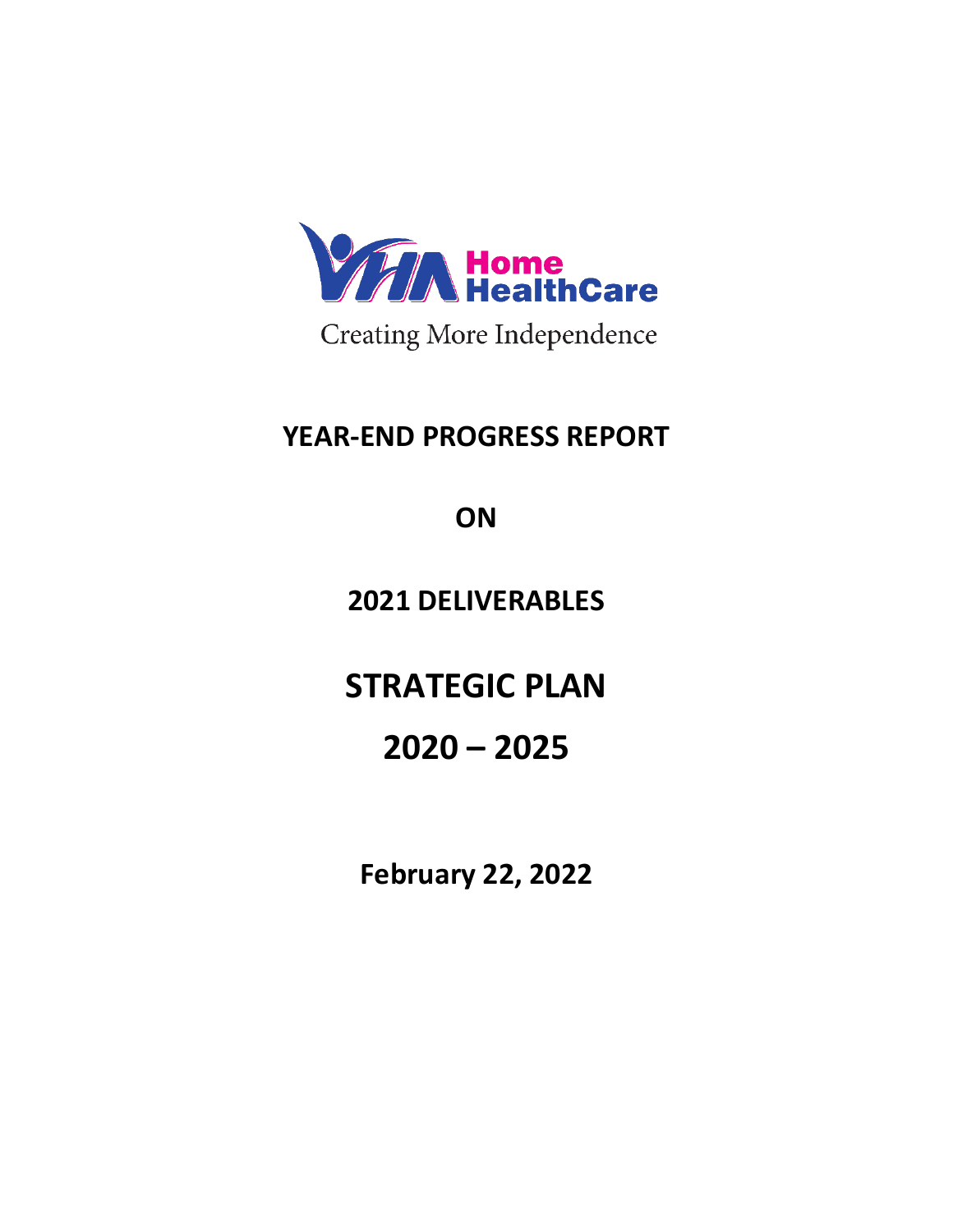

## CARE to Connect – CO-DESIGN THE FUTURE OF HEALTH AT HOME

Five Year Strategic Priorities:

- Amplify the voice of VHA as a thought leader and influencer in homecare
- Drive reimagined integrated care delivery systems (ICDSs) by leveraging our role as a trusted partner and expert in homecare and amplifying the voices of our clients, families, and the expertise of our team and partners
- Build strategic alliances to create an expanded array of innovative, high quality, home-based support services that enable clients to stay healthy athome
- Lead home care and system solutions through research to support health and wellness of clients, families and staff
- Enhance health outcomes by fostering the clinical competence and expertise of our teams in the areas of mental health and chronic diseaseself-management

|              | Enable VHA to thrive and grow by focusing on achieving better health outcomes and client and staff/provider experience, while managing costs and improving |                                                                                                                                                                                                 |  |
|--------------|------------------------------------------------------------------------------------------------------------------------------------------------------------|-------------------------------------------------------------------------------------------------------------------------------------------------------------------------------------------------|--|
| efficiencies |                                                                                                                                                            |                                                                                                                                                                                                 |  |
|              |                                                                                                                                                            | Refresh our VHA thought leadership strategy to engage the full organization in amplifying our voice to influence change, showcasing<br>our accomplishments, and delivering year two objectives. |  |
|              |                                                                                                                                                            | Continue to actively lead and/or participate as a key partner in the evolution and delivery of home and community care within<br>Ontario Health Teams.                                          |  |
|              |                                                                                                                                                            | the contract of the contract of the contract of the contract of the contract of the contract of the contract of                                                                                 |  |

#### Year 2 Deliverables • Partner with hospitals implementing acute care pathways, bundled care, Alternate Level of Care/Emergency Department diversion, and surge response delivery models. ✓

#### (2021) • Achieve Best Practice Spotlight Redesignation from the Registered Nurses' Association of Ontario with focus on recognition and competence in the areas of mental health and chronic disease self-management (CDSM). ✓

- Expand our research initiatives as outlined in VHA's Research Vision 2020-2025. ✓
- Recover overall revenue back to pre-COVID-19 pandemic levels and respond to emerging Request for Proposals (RFPs) and/or new service opportunities. ✓
- Implement and achieve the objectives of the reimagined Customer Service Centre (CSC) project plan.

#### HIGHLIGHTS OF RESULTS ACHIEVED

#### REFRESH OUR VHA THOUGHT LEADERSHIP STRATEGY TO ENGAGE THE FULL ORGANIZATION INCLUDING AMPLIFYING OUR VOICE TO INFLUENCE CHANGE, SHOWCASING OUR ACCOMPLISHMENTS, AND DELIVERING YEAR TWO OBJECTIVES

Thought leadership efforts led to significant growth in engagement and audience size on VHA's social media channels as well as strong website traffic growth. Substantial storytelling engagement across the organization led to expanded external media coverage. Conference activity, much of which took place virtually, returned to close to pre-pandemic levels. Plans were developed for new event opportunities to be implemented in 2022.

#### CONTINUE TO ACTIVELY LEAD AND/OR PARTICIPATE AS A KEY PARTNER IN THE EVOLUTION AND DELIVERY OF HOME AND COMMUNITY CARE WITHIN ONTARIO HEALTH TEAMS

VHA confirmed participation in 17 Ontario Health Teams (OHTs) by the end of 2021, playing an active leadership and committee role in many of them. Vaccination efforts were a priority for all OHTs throughout the year and VHA provided significant support for these efforts. In a survey completed by VHA's partner organizations, 91% agreed or strongly agreed with the statement "Willing to participate in partnership with VHA again".

PARTNER WITH HOSPITALS IMPLEMENTING ACUTE CARE PATHWAYS, BUNDLED CARE, ALC/ED DIVERSION, AND SURGE RESPONSE DELIVERY MODELS

Hospital partnership work expanded to include multiple new programs in various regions. New programs include those serving children with complex medical

*LEGEND:* ✓ *Achieved; P*✓ **Partially Achieved;** ➢ **Carried over to 2022**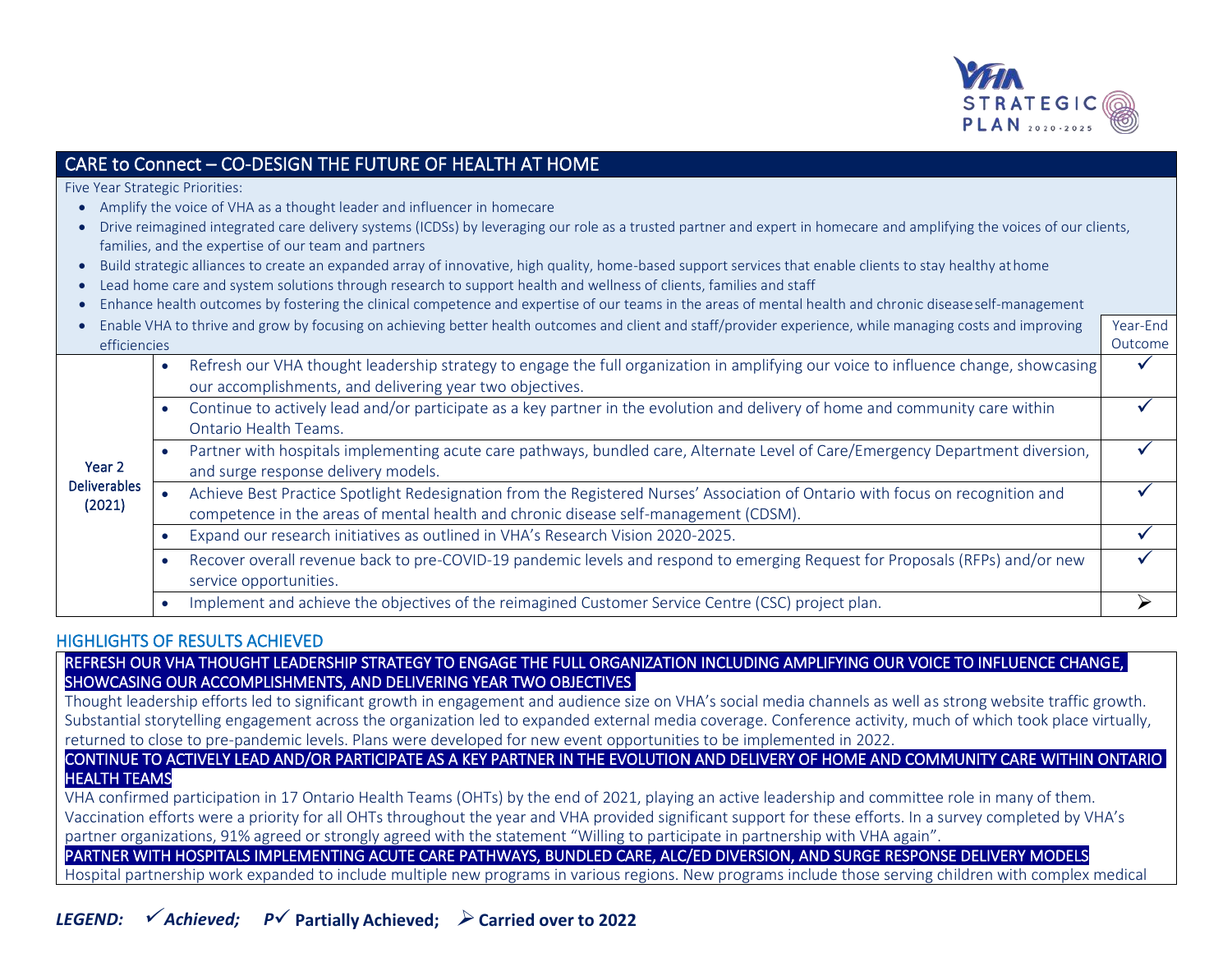needs, the development and provision of a digital program for palliative patients and programs to offset hospital capacity pressures during the COVID-19 pandemic. Our partnership work is now impacting thousands of clients across the GTA.

#### ACHIEVE BPSO RE-DESIGNATION WITH FOCUS ON RECOGNITION AND COMPETENCE IN THE AREAS OF MENTAL HEALTH AND CHRONIC DISEASE SELF-MANAGEMENT (CDSM)

Best Practice Spotlight Organization re-designation was achieved and best practice guideline implementation in the areas of mental health and chronic disease self- management is underway and on track.

#### EXPAND OUR RESEARCH INITIATIVES AS OUTLINED IN VHA'S RESEARCH VISION 2020-2025

7.9M in funding applications were submitted with VHA as Co or Principal Investigator, 5 manuscripts were submitted for publication, 3 graduate student scholarships were awarded and 4 point of care fellowships were awarded and supported.

RECOVER OVERALL REVENUE BACK TO PRE-COVID-19 PANDEMIC LEVELS AND RESPOND TO EMERGING REQUEST FOR PROPOSALS (RFPS) AND/OR NEW SERVICE **OPPORTUNITIES** 

Personal Support revenue has recovered to 2019 levels. Integrated services increased by 150% and private services revenue increased by 3%. 75% of RFPs/grants were successful.

#### IMPLEMENT AND ACHIEVE THE OBJECTIVES OF THE REIMAGINED CUSTOMER SERVICE CENTRE (CSC) PROJECT PLAN

This deliverable was delayed due to the pandemic lasting longer than anticipated as well as related health human resources pressures and staff changes at the senior and mid-management levels. The first phase of the plan involving personal support services is now underway.

## CARE to Create – TRANSFORM SERVICE EXPERIENCES AND CLIENT CARE/OUTCOMES

Five Year Strategic Priorities:

- Simplify the coordination, communication and delivery of VHA services
- Implement digital health tools to support virtual, in-person and self-managed care, providing the most efficient, cost effective, quality care 24/7

| Generate, access and use data intelligence to make informed decisions and share our information with system partners to improve client/caregiver experience and the |
|---------------------------------------------------------------------------------------------------------------------------------------------------------------------|
| healthcare system as a whole                                                                                                                                        |

• Develop and deliver leading practices in quality team-based clinical care Year-End Number 2012 12:30 Number 2012 12:30 Number 2013 12:30 Number 2013 12:30 Number 2013 12:30 Number 2013 12:30 Number 2013 12:30 Number 2013

|                               |                                                                                                                                                                                                                                                                                                                                                                                                                                                                                                                                      | Outcome |
|-------------------------------|--------------------------------------------------------------------------------------------------------------------------------------------------------------------------------------------------------------------------------------------------------------------------------------------------------------------------------------------------------------------------------------------------------------------------------------------------------------------------------------------------------------------------------------|---------|
|                               | Move the organization to an improved Customer Relationship Management platform that: a) generates organizational<br>value through process automation, improved communication and a more seamless experience for our field staff and<br>the Customer Service Centre; b) enhances client/family experience by supporting a broader range of digital services in<br>the areas of communications, virtual care, service scheduling and access to information and c) supports seamless<br>information exchange across the broader system. |         |
|                               | Remain nimble in response to COVID-19 pandemic waves and challenges.                                                                                                                                                                                                                                                                                                                                                                                                                                                                 |         |
| Year <sub>2</sub>             | Expand and evaluate virtual care, increasing adoption and exploring new opportunities to use virtual care including remote<br>monitoring for clients.                                                                                                                                                                                                                                                                                                                                                                                |         |
| <b>Deliverables</b><br>(2021) | Develop and implement the business intelligence and analytics roadmap to enable business insights and support more<br>data-driven decision making.                                                                                                                                                                                                                                                                                                                                                                                   |         |

#### HIGHLIGHTS OF RESULTS ACHIEVED

MOVE THE ORGANIZATION TO AN IMPROVED CRM PLATFORM THAT: A) GENERATES ORGANIZATIONAL VALUE THROUGH PROCESS AUTOMATION, IMPROVED COMMUNICATION AND A MORE SEAMLESS EXPERIENCE FOR OUR FIELD STAFF AND THE CSC; B) ENHANCES CLIENT/FAMILY EXPERIENCE BY SUPPORTING A BROADER RANGE OF DIGITAL SERVICES IN THE AREAS OF COMMUNICATIONS, VIRTUAL CARE, SERVICE SCHEDULING AND ACCESS TO INFORMATION AND C)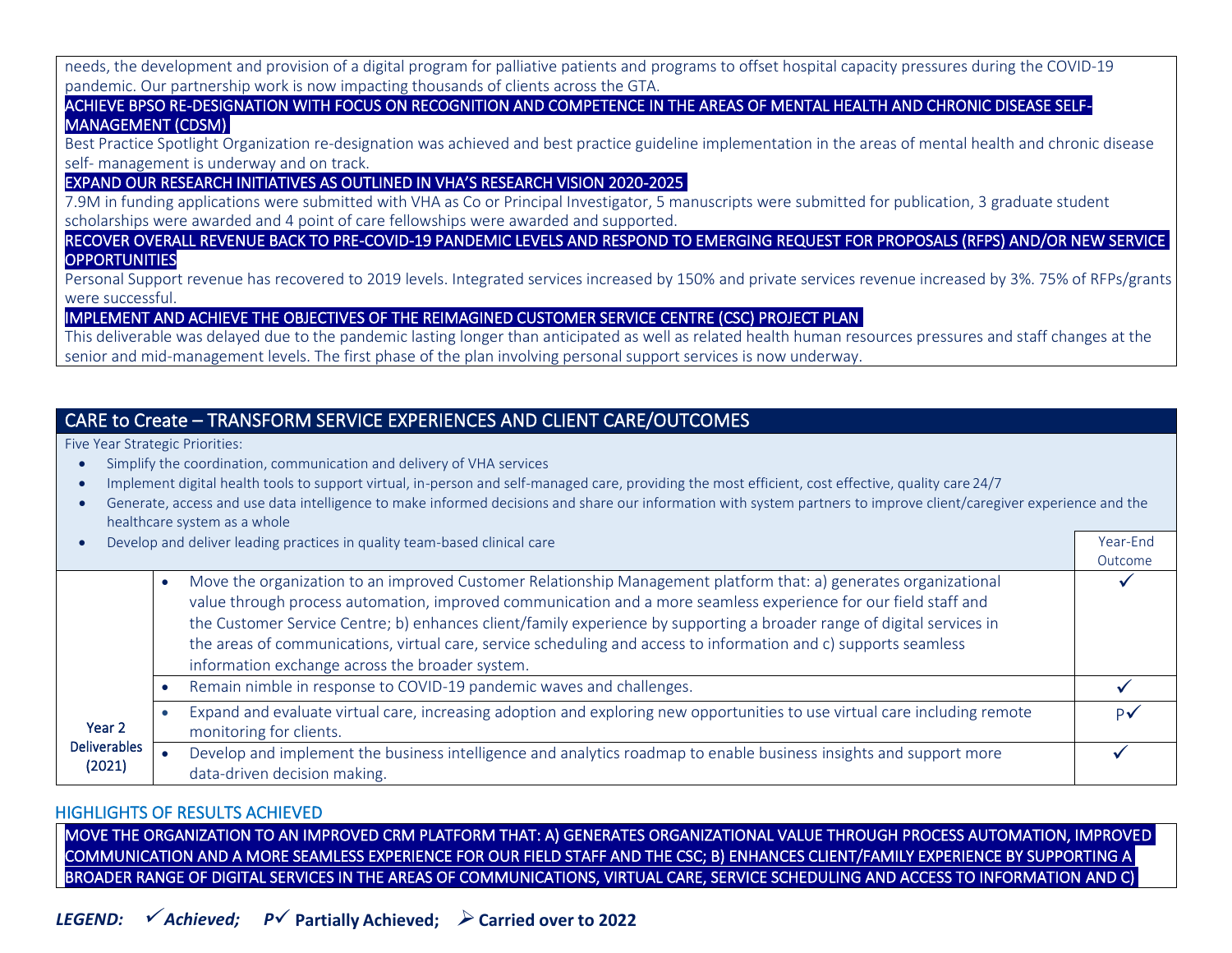#### SUPPORTS SEAMLESS INFORMATION EXCHANGE ACROSS THE BROADER SYSTEM

VHA has formed a three-year partnership with GoldCare and has upgraded to GoldCare's new cloud-based service offering CloudCare 2.0. REMAIN NIMBLE IN RESPONSE TO COVID-19 PANDEMIC WAVES AND CHALLENGES

Our Pandemic Response Team was active for the duration of 2021 with key priorities including management of Waves 3-5, mandatory vaccination reporting and the implementation of VHA's mandatory vaccination policy. Wave five was particularly difficult as the highly transmissible Omicron variant resulted in unprecedented and widespread absenteeism in the weeks leading up to and following the holidays in December & January. A sustainable supply of personal protective equipment (PPE) has been secured along with ongoing distribution processes to our teams with volunteer support.

#### EXPAND AND EVALUATE VIRTUAL CARE, INCREASING ADOPTION AND EXPLORING NEW OPPORTUNITIES TO USE VIRTUAL CARE INCLUDING REMOTE MONITORING FOR CLIENTS

Operating metrics and a virtual care dashboard have been developed and implemented. All baseline data has been collected and is refreshed daily to support virtual care program management and performance improvement. We say significant increases in adoption for both rehab and nursing and have engaged more volunteers in supporting virtual care. A remote care monitoring pilot focused on VHA palliative clients is now live in partnership with the North York Toronto Health Partners OHT following completion of funding agreements with the province and co-development of the pathway with Mississauga OHT.

### DEVELOP AND IMPLEMENT THE BUSINESS INTELLIGENCE AND ANALYTICS ROADMAP TO ENABLE BUSINESS INSIGHTS AND SUPPORT MORE DATA-DRIVEN DECISION MAKING

Our Business Intelligence (BI) roadmap was finalized and over 40 new reports and dashboards were developed to support areas including client services, integrated care and our COVID vaccine response. A data governance program and structure were established alongside the development of a data quality monitoring and reporting system, a dictionary to ensure data consistency across the organization, education for the new dashboards and an accountability structure that supports the resolution of data quality issues.

# CARE to Inspire – ATTRACT AND RETAIN TOP TALENT AND BOOST TEAM PERFORMANCE

Five Year Strategic Priorities:

- Grow VHA's profile as an inspiring place to work where excellence and continuous learning is valued, recognized, and supported
- Build our workforce planning and capacity to meet the service needs of our clients
- Maximize the full potential of staff and service providers, actively support job satisfaction, work life balance, meaningful rewards/recognition, career growth, and professional development
- Augment our team with a vibrant cadre of volunteers that offer personal touch points and services Year-End

|                               |                                                                                                                                        | Outcome       |
|-------------------------------|----------------------------------------------------------------------------------------------------------------------------------------|---------------|
| Year 2<br><b>Deliverables</b> | Protect and support our valuable human resources and address priority areas as identified in regular mini-Worklife Pulse surveys.      | $P\checkmark$ |
|                               | Amplify our Anti-Black racism, LGBTQ2s committee work and deliver 2021 action plans aligned with OHT diversity/inclusion<br>tramework. |               |
| (2021)                        | Continue to develop and implement new models of care to address PSW capacity challenges.                                               |               |
|                               | Successfully negotiate three new contracts with unions - 1) SEIU PS/NS; 2) SEIU OT; and 3) OPSEU.                                      |               |

### HIGHLIGHTS OF RESULTS ACHIEVED

*LEGEND:* ✓ *Achieved; P*✓ **Partially Achieved;** ➢ **Carried over to 2022**